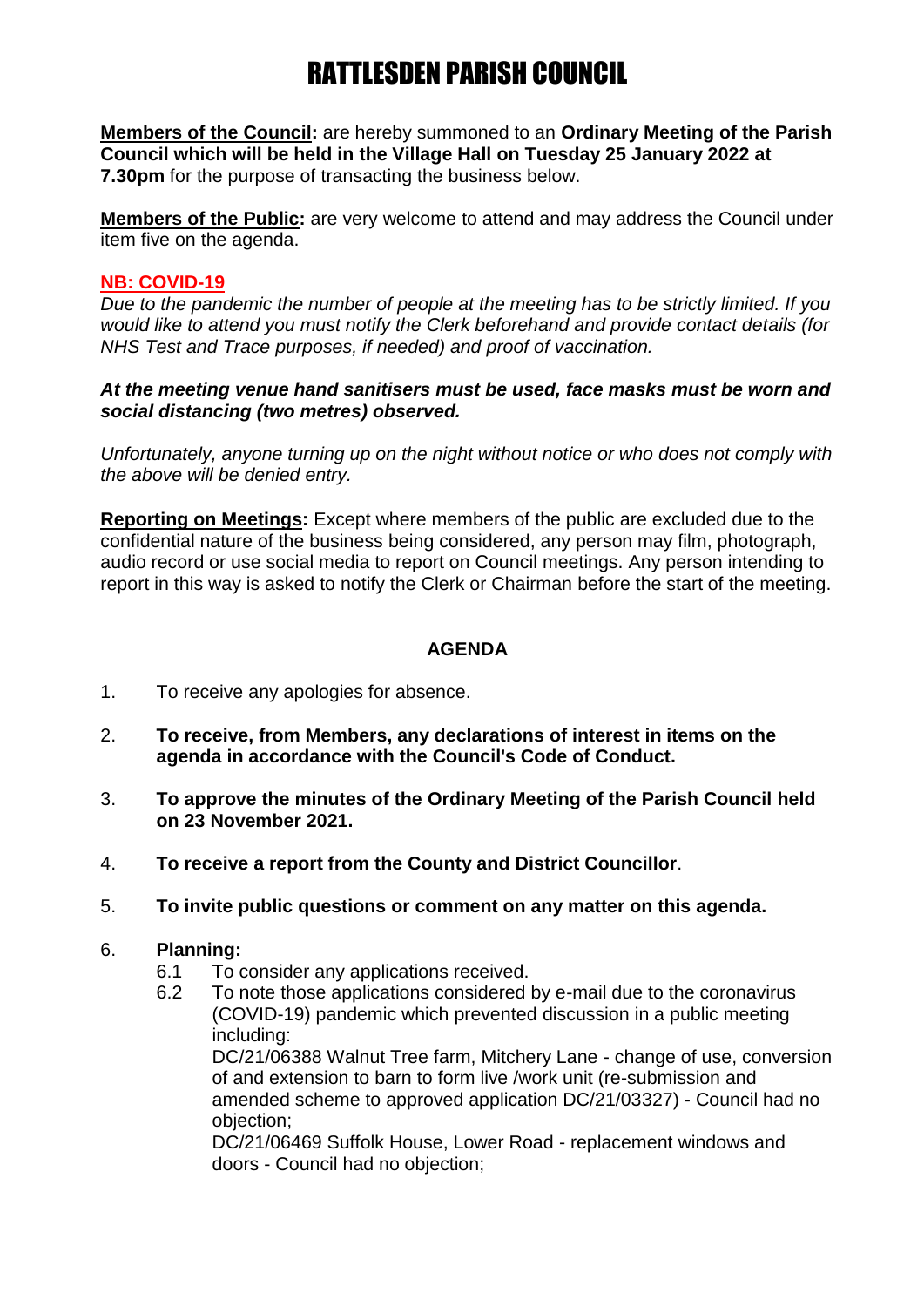# RATTLESDEN PARISH COUNCIL

DC/21/06899 and DC/21/06900 Walnut Tree Farm, Mitchery Lane erection of a single-storey side extension for oil storage tank; and Listed Building Consent - Council had no objection; and

DC/21/06473 Hillside Cottage, Birds Green - erection of single-storey rear extension to existing sun room (re-submission of DC/21/03316) - Council had no objection.

6.3 To note any planning applications granted/refused including: DC/21/05927 1 Spencers Piece - granted - works to trees in a Conservation Area - fell two alder (T1 and T2) due to excessive height and proximity to properties, and prune one robinia frisia (T3) to open up the canopy and enhance shape;

DC/21/05635 land to the rear of 6 Pightle Grove and 2, 3 and 4 Wheelwright Green, Rising Sun Hill - granted - use of land as residential gardens;

DC/21/06266 and DC/21/06285 Avis, Lower Road - granted - erection of single-storey rear and side extension, and rebuild garden boundary wall (amended scheme to withdrawn application DC/21/03148); and Listed Building Consent;

DC/21/06267 11 Windyridge Road - granted - erection of single-storey rear pitched and flat roof extensions; and alteration to front porch fenestration/door; and

DC/21/05608 2 Wheelwright Green - granted - erection of extension.

## 7. **Finance:**

- 7.1 To receive the Clerk's financial report.
- 7.2 To authorise payments as presented and to note income received.
- 7.3 To determine the Council budget for 2022-2023 and, thereby, the precept requirement for 2022-2023.
- 7.4 To acknowledge that the recharging and maintenance of the batteries for the three Council-owned speed devices, plus incidental costs in rotating their locations, is £10.00 per month (to be reviewed mid-year) and to pay that sum to Cllr Goodlad in recognition of his management of the devices.
- 7.5 To consider the request from Rattlesden Community Council for further financial support towards the provision of new play equipment.

## 8. **Allotments:**

- 8.1 To consider the renewal of the tenancy agreement with Suffolk County Council for use of the land beyond Birds Green as allotments.
- 8.2 To consider the renewal of the agreement with the Hanging Hill Allotment Association based upon and assuming acceptance of the Parish Council renewal of the above tenancy agreement with Suffolk County Council.

## 9. **Council Personnel:**

- 9.1 To note progress towards the appointment of the new Clerk.
- 9.2 To confirm the retirement of the Council litter-picker after 12 years of committed service for the village and to consider the future of the role.